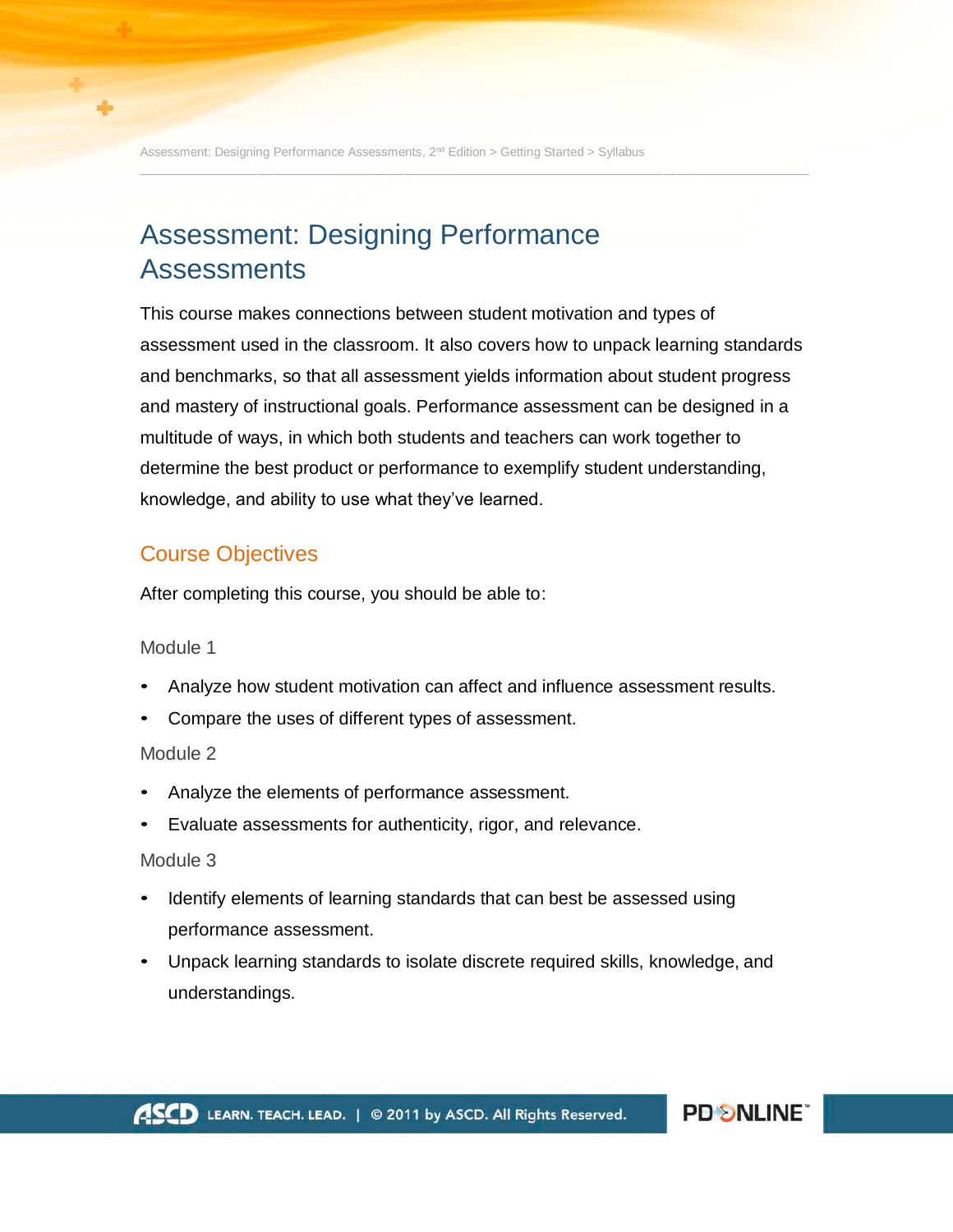Module 4

- Analyze different types of feedback that support ongoing learning.
- Design rubrics for assessing performance tasks.

#### Module 5

- Compare and contrast different types of performance assessment tasks.
- Design performance tasks to address a variety of assessment needs.

#### Module 6

- Understand how to tailor performance assessments to meet the needs of different student groups.
- Differentiate performance tasks to meet the needs of different student groups.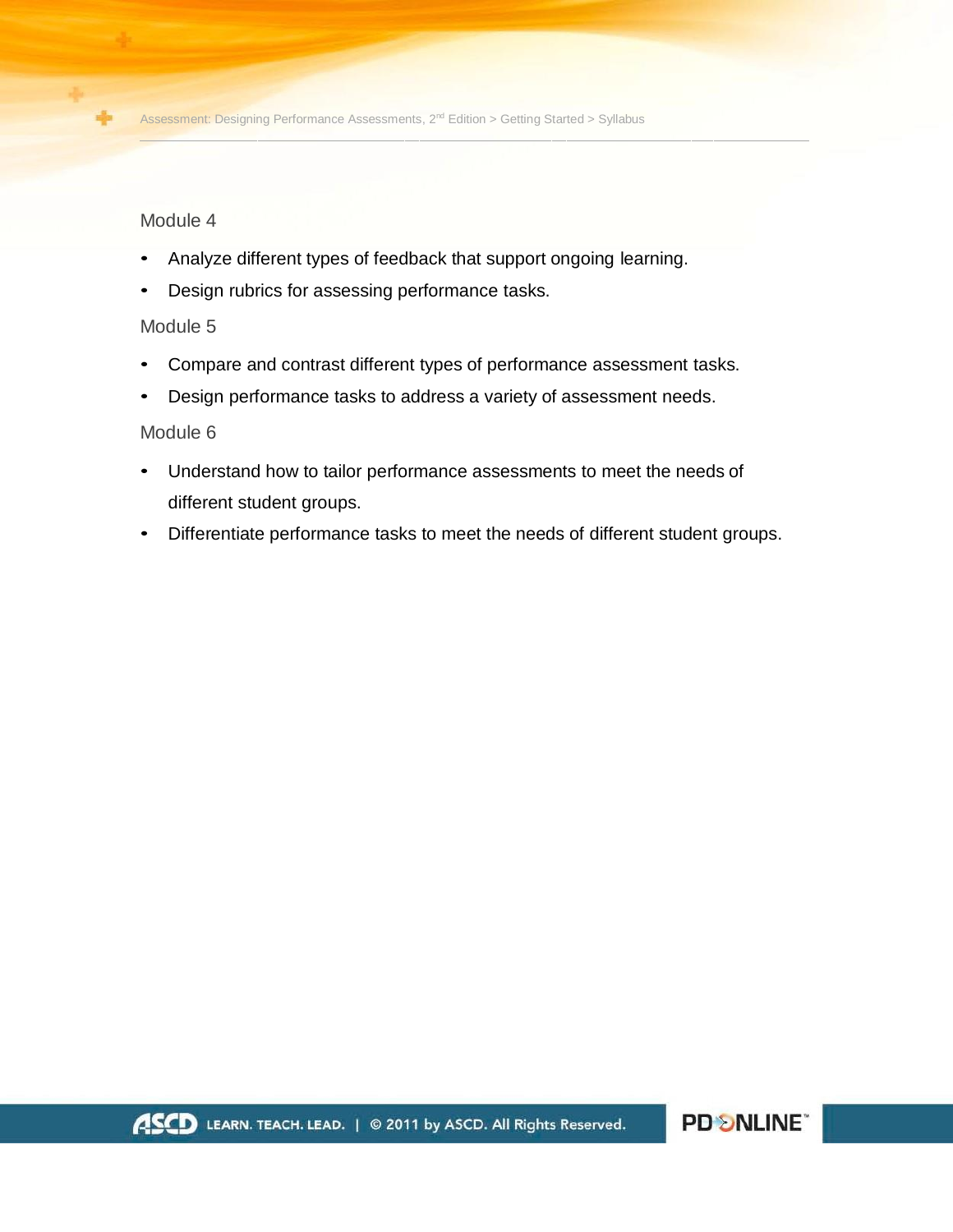## **Course Syllabus**

÷

| Module Welcome<br>$\bullet$<br>Media: An Overview of Educational Assessment<br>$\bullet$<br>Reading: Assessment and Motivation<br>$\bullet$<br>Video: What Really Motivates Us<br>$\bullet$<br>Reading: Educational Leadership-Assessment Through the<br>$\bullet$<br><b>Student's Eyes</b><br>Video: Promoting Assessment for Learning<br>$\bullet$<br>Reading: Educational Leadership-Springing into Active Learning<br>٠<br><b>Knowledge Check</b><br>$\bullet$<br>Application: The Value of Assessment<br>٠<br><b>Module Review</b><br>$\bullet$<br><b>Post-Module Reflection</b><br><b>Module 2</b><br>What Is Performance Assessment?<br>Module Welcome<br>$\bullet$<br>Reading: What Is Performance Assessment?<br>٠<br>Reading: Educational Leadership—What Happens Between<br>$\bullet$<br>Assessments?<br>Video: Developing Performance Assessment<br>$\bullet$<br>Reading: Educational Leadership-Designing an Authentic<br>Assessment<br>Video: Redesigning Assessment<br>Knowledge Check<br>$\bullet$<br>Application: Evaluate a Performance Task<br>$\bullet$<br><b>Module Review</b><br><b>Post-Module Reflection</b> | <b>Module 1</b> | The Value of Assessment |
|--------------------------------------------------------------------------------------------------------------------------------------------------------------------------------------------------------------------------------------------------------------------------------------------------------------------------------------------------------------------------------------------------------------------------------------------------------------------------------------------------------------------------------------------------------------------------------------------------------------------------------------------------------------------------------------------------------------------------------------------------------------------------------------------------------------------------------------------------------------------------------------------------------------------------------------------------------------------------------------------------------------------------------------------------------------------------------------------------------------------------------------|-----------------|-------------------------|
|                                                                                                                                                                                                                                                                                                                                                                                                                                                                                                                                                                                                                                                                                                                                                                                                                                                                                                                                                                                                                                                                                                                                      |                 |                         |
|                                                                                                                                                                                                                                                                                                                                                                                                                                                                                                                                                                                                                                                                                                                                                                                                                                                                                                                                                                                                                                                                                                                                      |                 |                         |
|                                                                                                                                                                                                                                                                                                                                                                                                                                                                                                                                                                                                                                                                                                                                                                                                                                                                                                                                                                                                                                                                                                                                      |                 |                         |
|                                                                                                                                                                                                                                                                                                                                                                                                                                                                                                                                                                                                                                                                                                                                                                                                                                                                                                                                                                                                                                                                                                                                      |                 |                         |
|                                                                                                                                                                                                                                                                                                                                                                                                                                                                                                                                                                                                                                                                                                                                                                                                                                                                                                                                                                                                                                                                                                                                      |                 |                         |
|                                                                                                                                                                                                                                                                                                                                                                                                                                                                                                                                                                                                                                                                                                                                                                                                                                                                                                                                                                                                                                                                                                                                      |                 |                         |
|                                                                                                                                                                                                                                                                                                                                                                                                                                                                                                                                                                                                                                                                                                                                                                                                                                                                                                                                                                                                                                                                                                                                      |                 |                         |
|                                                                                                                                                                                                                                                                                                                                                                                                                                                                                                                                                                                                                                                                                                                                                                                                                                                                                                                                                                                                                                                                                                                                      |                 |                         |
|                                                                                                                                                                                                                                                                                                                                                                                                                                                                                                                                                                                                                                                                                                                                                                                                                                                                                                                                                                                                                                                                                                                                      |                 |                         |
|                                                                                                                                                                                                                                                                                                                                                                                                                                                                                                                                                                                                                                                                                                                                                                                                                                                                                                                                                                                                                                                                                                                                      |                 |                         |
|                                                                                                                                                                                                                                                                                                                                                                                                                                                                                                                                                                                                                                                                                                                                                                                                                                                                                                                                                                                                                                                                                                                                      |                 |                         |
|                                                                                                                                                                                                                                                                                                                                                                                                                                                                                                                                                                                                                                                                                                                                                                                                                                                                                                                                                                                                                                                                                                                                      |                 |                         |
|                                                                                                                                                                                                                                                                                                                                                                                                                                                                                                                                                                                                                                                                                                                                                                                                                                                                                                                                                                                                                                                                                                                                      |                 |                         |
|                                                                                                                                                                                                                                                                                                                                                                                                                                                                                                                                                                                                                                                                                                                                                                                                                                                                                                                                                                                                                                                                                                                                      |                 |                         |
|                                                                                                                                                                                                                                                                                                                                                                                                                                                                                                                                                                                                                                                                                                                                                                                                                                                                                                                                                                                                                                                                                                                                      |                 |                         |
|                                                                                                                                                                                                                                                                                                                                                                                                                                                                                                                                                                                                                                                                                                                                                                                                                                                                                                                                                                                                                                                                                                                                      |                 |                         |
|                                                                                                                                                                                                                                                                                                                                                                                                                                                                                                                                                                                                                                                                                                                                                                                                                                                                                                                                                                                                                                                                                                                                      |                 |                         |
|                                                                                                                                                                                                                                                                                                                                                                                                                                                                                                                                                                                                                                                                                                                                                                                                                                                                                                                                                                                                                                                                                                                                      |                 |                         |
|                                                                                                                                                                                                                                                                                                                                                                                                                                                                                                                                                                                                                                                                                                                                                                                                                                                                                                                                                                                                                                                                                                                                      |                 |                         |
|                                                                                                                                                                                                                                                                                                                                                                                                                                                                                                                                                                                                                                                                                                                                                                                                                                                                                                                                                                                                                                                                                                                                      |                 |                         |
|                                                                                                                                                                                                                                                                                                                                                                                                                                                                                                                                                                                                                                                                                                                                                                                                                                                                                                                                                                                                                                                                                                                                      |                 |                         |
|                                                                                                                                                                                                                                                                                                                                                                                                                                                                                                                                                                                                                                                                                                                                                                                                                                                                                                                                                                                                                                                                                                                                      |                 |                         |

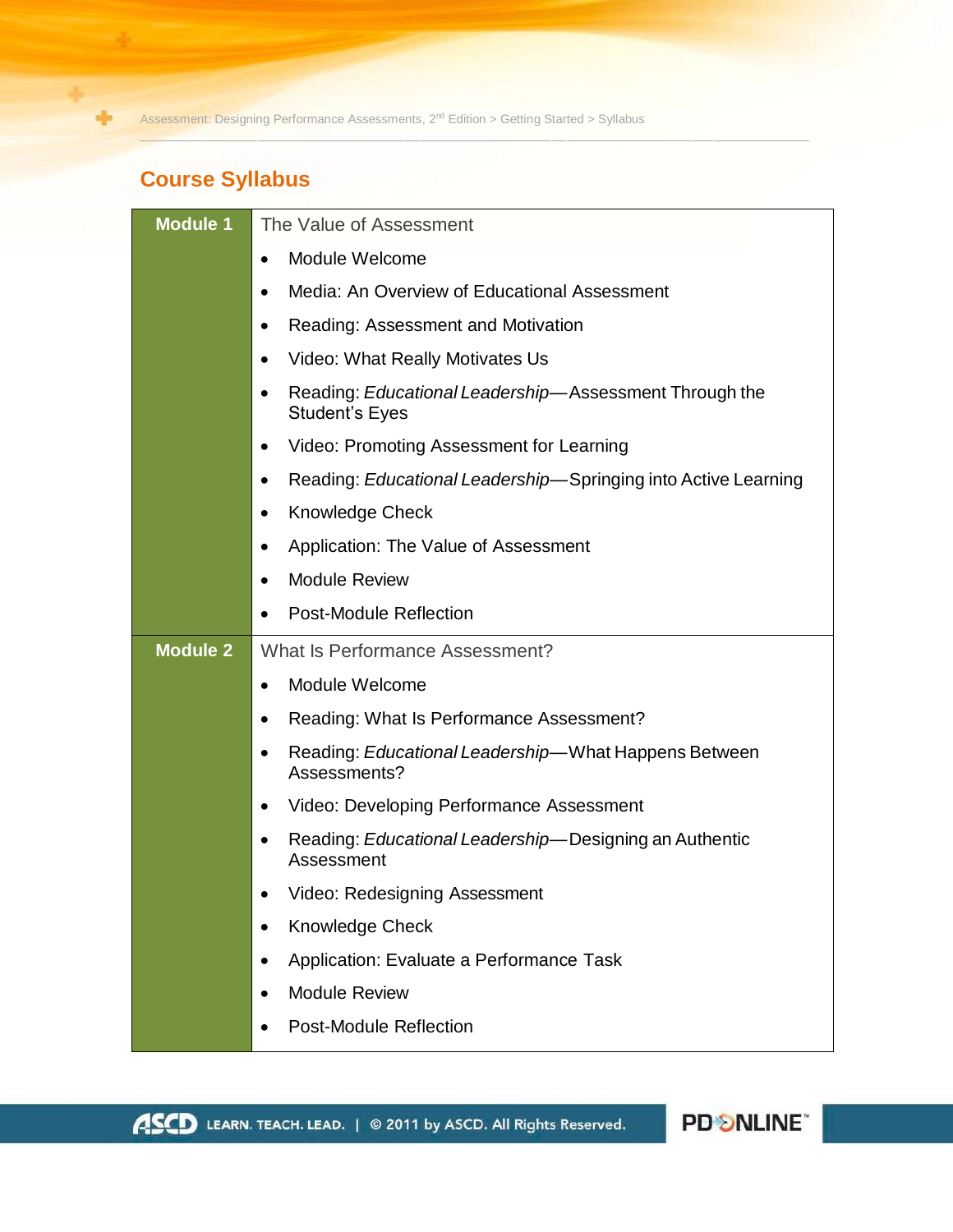÷

| <b>Module 3</b> | <b>What Should You Assess?</b>                                             |
|-----------------|----------------------------------------------------------------------------|
|                 | Module Welcome<br>$\bullet$                                                |
|                 | Reading: What Should You Assess?<br>$\bullet$                              |
|                 | Video: Developing Performance Assessments<br>$\bullet$                     |
|                 | Reading: Educational Leadership-Knowing Your Learning Target<br>$\bullet$  |
|                 | Video: At Work in the Differentiated Classroom<br>$\bullet$                |
|                 | <b>Knowledge Check</b><br>$\bullet$                                        |
|                 | <b>Application: Unpacking Standards</b><br>$\bullet$                       |
|                 | <b>Module Review</b><br>$\bullet$                                          |
|                 | <b>Post-Module Reflection</b><br>$\bullet$                                 |
| <b>Module 4</b> | <b>Scoring Performance Assessment</b>                                      |
|                 | Module Welcome<br>$\bullet$                                                |
|                 | Video: Developing Performance Assessments<br>$\bullet$                     |
|                 | Reading: Determining Outcomes for Performance Assessment<br>$\bullet$      |
|                 | Reading: Educational Leadership-Seven Practices for Effective<br>$\bullet$ |
|                 | Learning                                                                   |
|                 | Reading: Educational Leadership-Feedback That Fits<br>$\bullet$            |
|                 | <b>Knowledge Check</b><br>$\bullet$                                        |
|                 | Application: Develop a Rubric for Performance Assessment<br>$\bullet$      |
|                 | <b>Module Review</b><br>$\bullet$                                          |
|                 | <b>Post-Module Reflection</b>                                              |